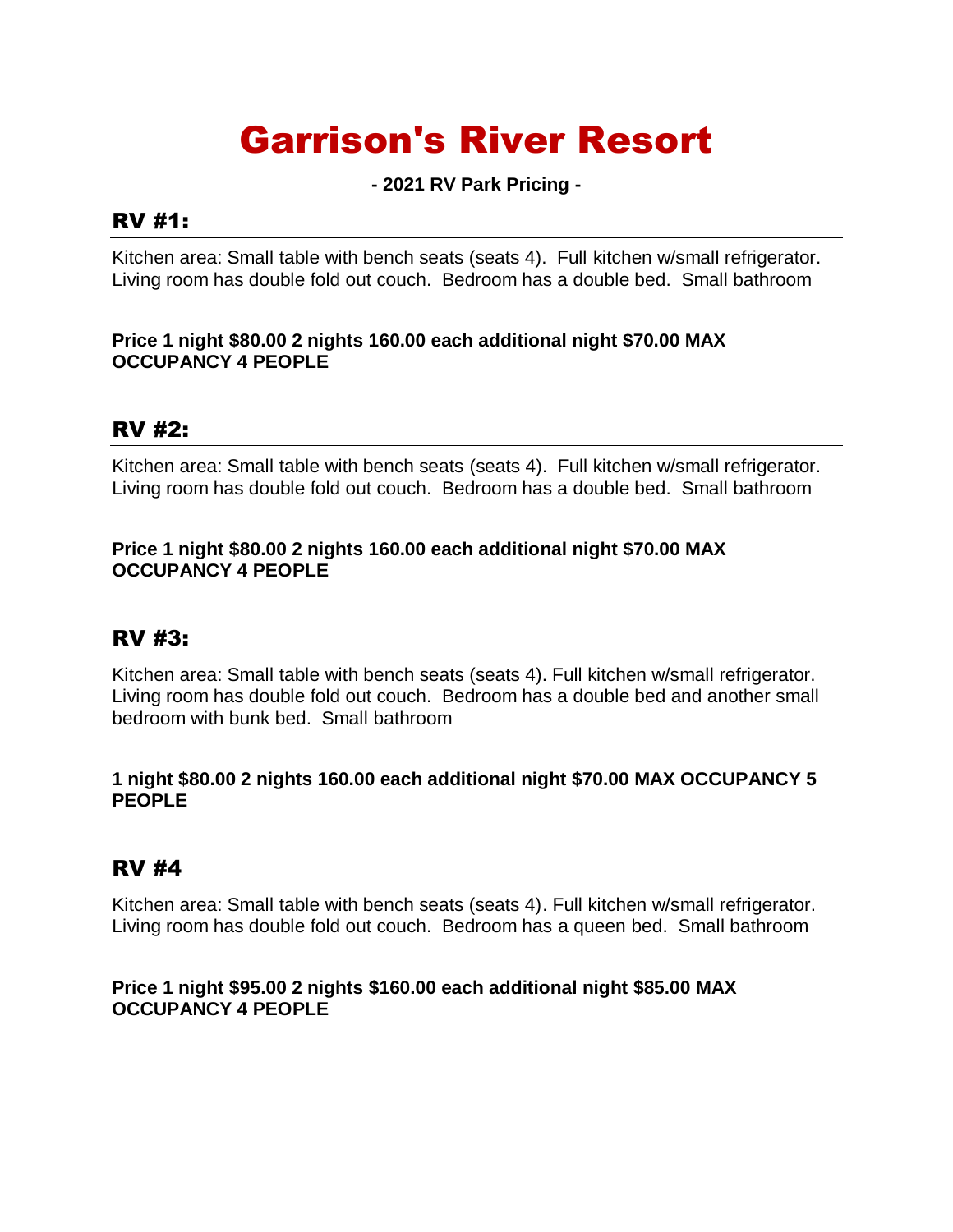## RV #5

Larger Kitchen area: Small table with 4 chairs. Full kitchen w/small refrigerator. Living room has double fold out couch. Two bedrooms one bedroom has a queen bed and the other bedroom has a bunk bed. Small bathroom

#### **Price 1 night \$135.00 2 nights \$270.00 each additional night \$125.00 MAX OCCUPANCY 5 PEOPLE**

## RV #6

Kitchen area: Small table with bench seats (seats 4). Full kitchen w/small refrigerator. Living room has double fold out couch. Bedroom has a double bed. Small bathroom

#### **Price 1 night \$80.00 2 nights 160.00 each additional night \$70.00 MAX OCCUPANCY 4 PEOPLE**

# RV #7

Kitchen area: Small table with bench seats (seats 4). Full kitchen w/small refrigerator. Living room has futon double fold out couch. Bedroom has a queen bed. Small bathroom.

#### **Price 1 night \$105.00 2 nights \$210.00 each additional night \$95.00 MAX OCCUPANCY 4 PEOPLE**

# RV #8

Kitchen area: Small table with bench seats (seats 4). Full kitchen w/small refrigerator. 1 queen bed, 1 overhead queen and a set of bunk beds. Small bathroom.

#### **Price 1 night \$105.00 2 nights \$210.00 each additional night \$95.00 MAX OCCUPANCY 5 PEOPLE**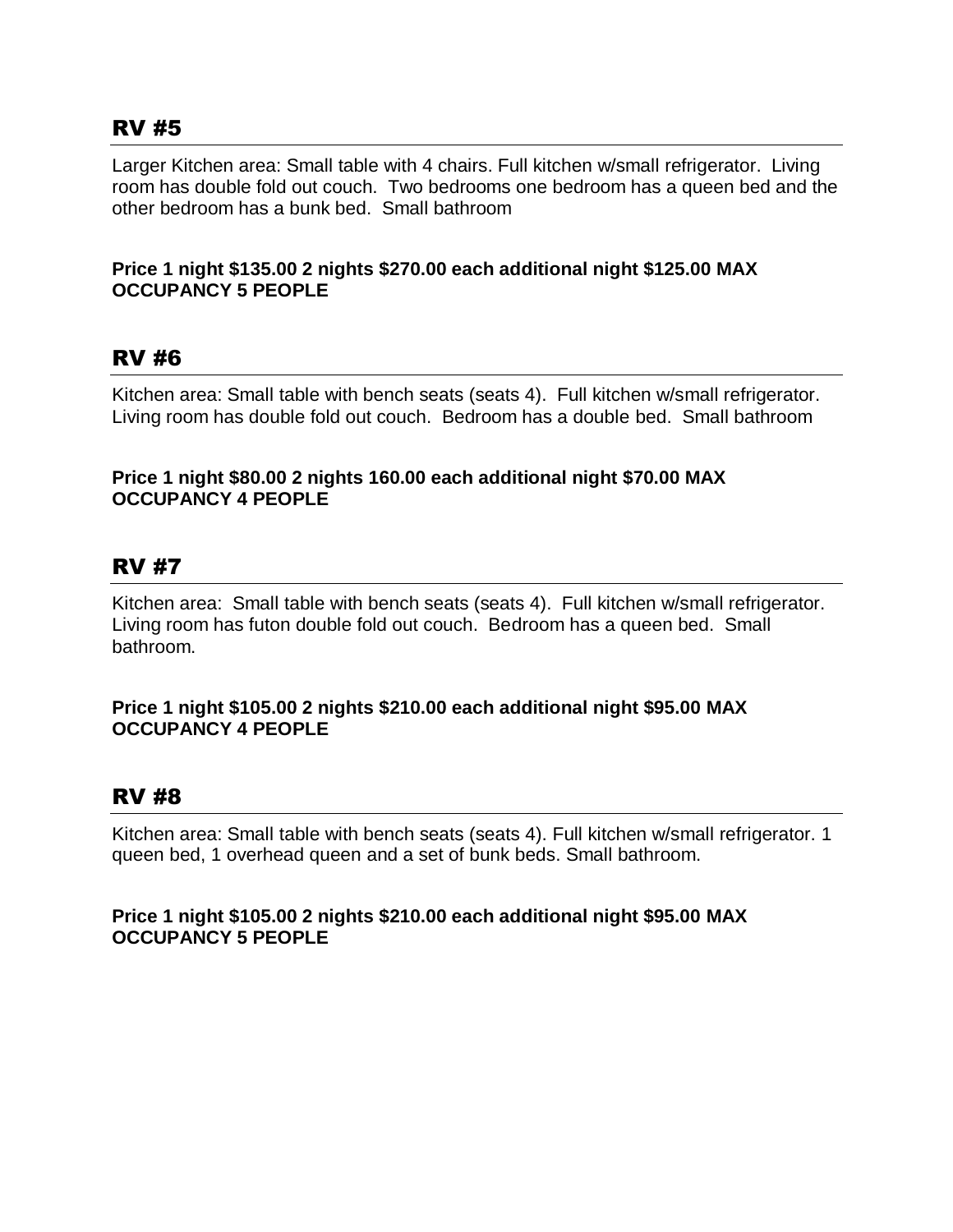## RV #9

Kitchen area: Small table with bench seats (seats 4). Full kitchen w/small refrigerator. Living room has double fold out couch. Bedroom has a double bed. Small bathroom.

#### **Price 1 night \$105.00 2 nights \$210.00 each additional night \$95.00 MAX OCCUPANCY 5 PEOPLE**

# RV #10

Full Kitchen w/refrigerator. Living room has a double fold out couch. Bedroom has a queen bed. Small bathroom

#### **Price: 1 night \$160.00 2 nights \$210.00 each additional night \$80.00 MAX OCCUPANCY 5 PEOPLE**

# RV #11

Full Kitchen w/refrigerator. Living room has a double fold out couch. Bedroom has a queen bed. Small bathroom

#### **Price: 1 night \$160.00 2 nights \$210.00 each additional night \$80.00 MAX OCCUPANCY 5 PEOPLE**

# RV #12

Full Kitchen w/refrigerator. Small table with bench seats. Living room has a double fold out couch and a set of twin beds. Bedroom has a queen bed. Small bathroom.

#### **Price: 1 night \$160.00 2 nights \$210.00 each additional night \$80.00 MAX OCCUPANCY 5 PEOPLE**

## RV #13

Full Kitchen w/refrigerator. Small table with bench seats. Living room has a double fold out couch and a set of twin beds. Bedroom has a double bed. Small bathroom.

**Price: 1 night \$160.00 2 nights \$210.00 each additional night \$80.00 MAX OCCUPANCY 5 PEOPLE**